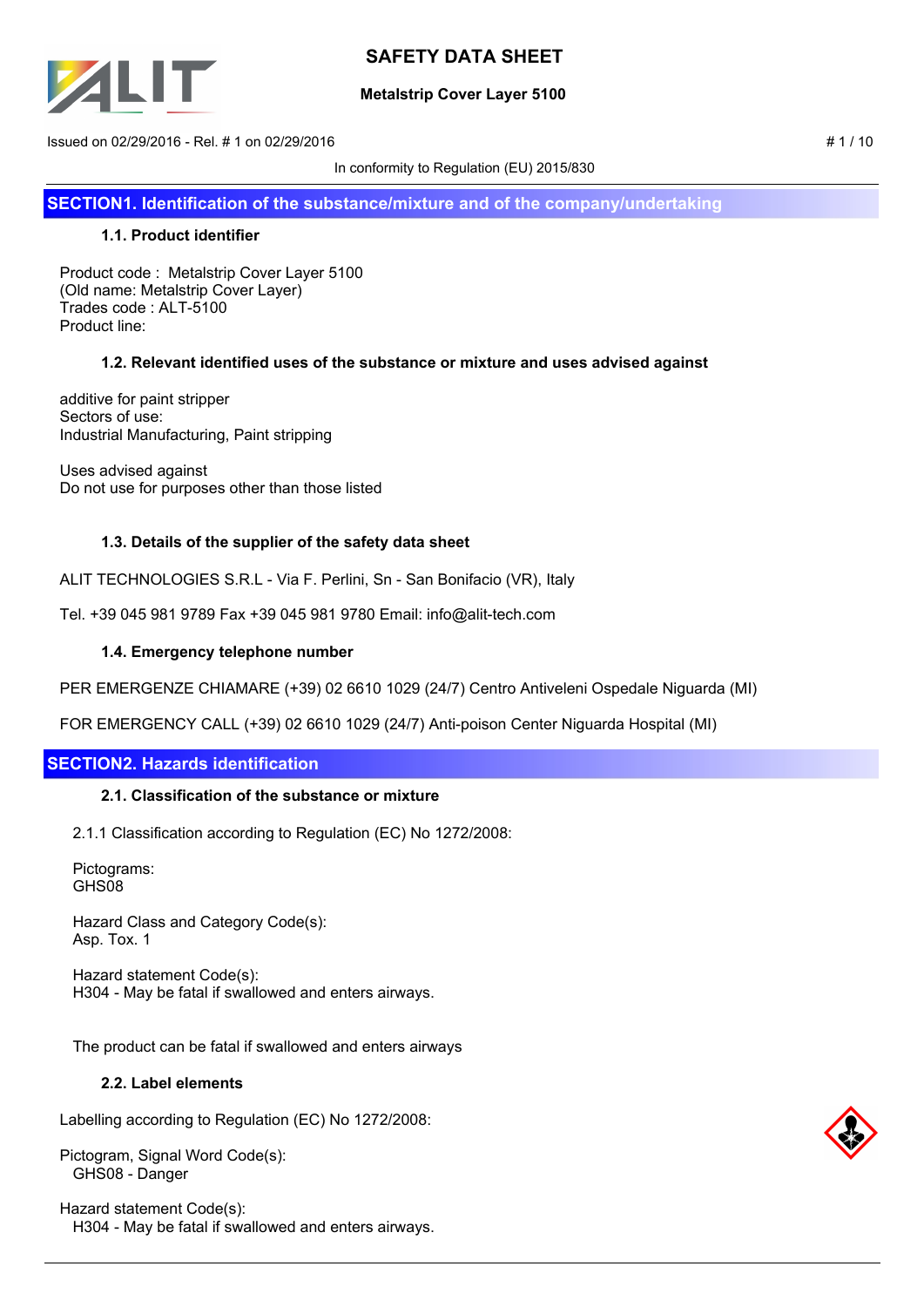

## **Metalstrip Cover Layer 5100**

 $\mu$  Issued on 02/29/2016 - Rel. # 1 on 02/29/2016

In conformity to Regulation (EU) 2015/830

Supplemental Hazard statement Code(s): EUH066 - Repeated exposure may cause skin dryness or cracking.

Precautionary statements: Response P301+P310 - IF SWALLOWED: Immediately call a POISON CENTER or a doctor. P331 - Do NOT induce vomiting. Storage P405 - Store locked up. Disposal P501 - Dispose of contents/container in accordance with local regulation.

Contains:

Benzene, mono-C10-13-alkyl derivs. distn.residues

# **2.3. Other hazards**

The substance / mixture NOT contains substances PBT/vPvB according to Regulation (EC) No 1907/2006, Annex XIII

No information on other hazards

# **SECTION3. Composition/information on ingredients**

### **3.1 Substances**

Irrilevant

### **3.2 Mixtures**

Refer to paragraph 16 for full text of hazard statements

| Substance                                             | <b>Concentration</b> | <b>Classification</b> | Index | CAS        | <b>EINECS</b> | <b>REACh</b> |
|-------------------------------------------------------|----------------------|-----------------------|-------|------------|---------------|--------------|
| Benzene, mono-C10-13-alkyl<br>Iderivs, distn.residues | $> 50 \le 100\%$     | Asp. Tox. 1, H304     |       | 84961-70-6 | 284-660-7     |              |

# **SECTION4. First aid measures**

### **4.1. Description of first aid measures**

Inhalation:

 Air the area. Move immediately the contaminated patient from the area and keep him at rest in a well ventilated room. CALL A PHYSICIAN.

 Air the area. Move immediately the contaminated patient from the area and keep him at rest in a well ventilated area. If you feel unwell seek medical advice.

Direct contact with skin (of the pure product).:

Wash thoroughly with soap and running water.

Direct contact with eyes (of the pure product).:

Wash immediately and thorougly with running water for at least 10 minutes.

### Ingestion:

 The product is harmful and can cause irreversible damages even following a single exposure if swallowed. Absolutely do not induce vomiting or emesis. Seek medical advice immediately.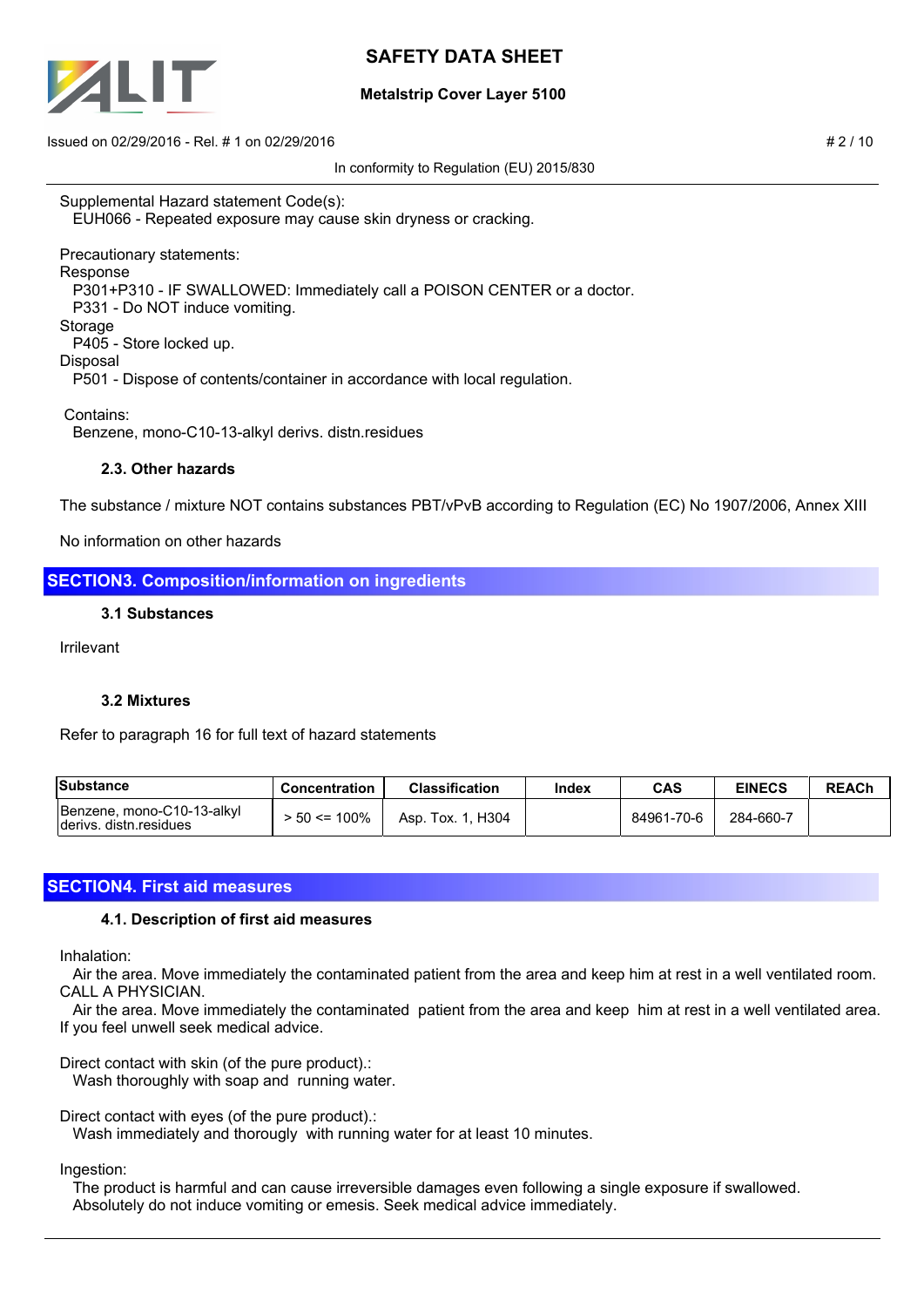

## **Metalstrip Cover Layer 5100**

 $\mu$  Issued on 02/29/2016 - Rel. # 1 on 02/29/2016

In conformity to Regulation (EU) 2015/830

### **4.2. Most important symptoms and effects, both acute and delayed**

No data available.

# **4.3. Indication of any immediate medical attention and special treatment needed**

IF SWALLOWED: Immediately call a POISON CENTER or a doctor.

# **SECTION5. Firefighting measures**

### **5.1. Extinguishing media**

Advised extinguishing agents:

Water spray, CO2, foam, dry chemical, depending on the materials involved in the fire.

### Extinguishing means to avoid:

Water jets. Use water jets only to cool the surfaces of the containers exposed to fire.

### **5.2. Special hazards arising from the substance or mixture**

No data available.

## **5.3. Advice for firefighters**

 Use protection for the breathing apparatus Safety helmet and full protective suit. The spray water can be used to protect the people involved in the extinction You may also use selfrespirator, especially when working in confined and poorly ventilated area and if you use halogenated extinguishers (Halon 1211 fluobrene, Solkan 123, NAF, etc...) Keep containers cool with water spray

# **SECTION6. Accidental release measures**

### **6.1. Personal precautions, protective equipment and emergency procedures**

6.1.1 For non-emergency personnel: Leave the area surrounding the spill or release. Do not smoke Wear gloves and protective clothing

6.1.2 For emergency responders: Eliminate all unguarded flames and possible sources of ignition. No smoking. Provision of sufficient ventilation. Evacuate the danger area and, in case, consult an expert.

## **6.2. Environmental precautions**

Contain spill with earth or sand.

 If the product has entered a watercourse in sewers or has contaminated soil or vegetation, notify it to the authorities. Discharge the remains in compliance with the regulations

## **6.3. Methods and material for containment and cleaning up**

6.3.1 For containment:

 Rapidly recover the product, wear a mask and protective clothing Recover the product for reuse, if possible, or for removal. Possibly absorb it with inert material.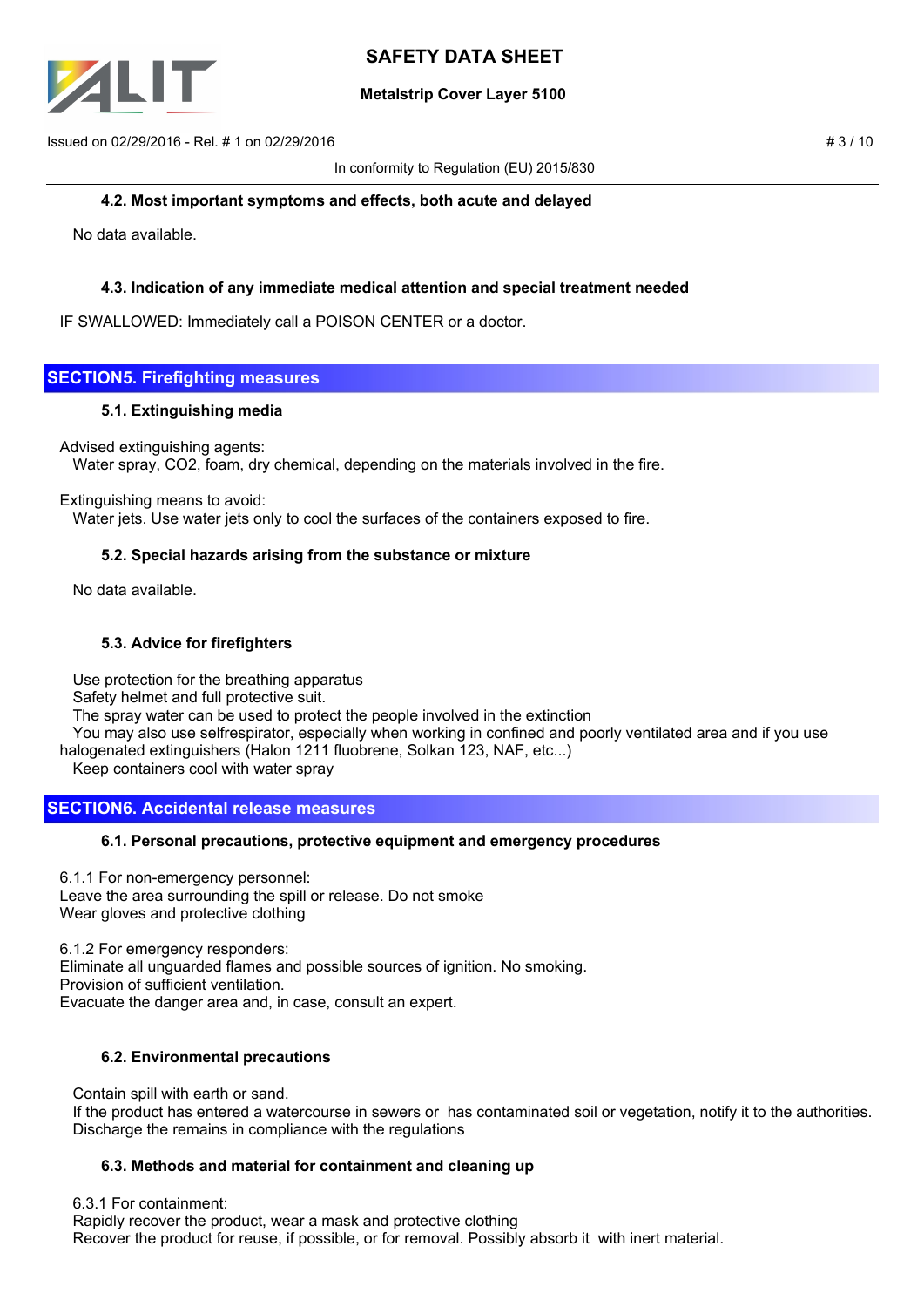

# **Metalstrip Cover Layer 5100**

 $\frac{1}{4}$  Issued on 02/29/2016 - Rel. # 1 on 02/29/2016

In conformity to Regulation (EU) 2015/830

Prevent it from entering the sewer system.

 6.3.2 For cleaning up: After wiping up, wash with water the area and materials involved

 6.3.3 Other information: None in particular.

### **6.4. Reference to other sections**

Refer to paragraphs 8 and 13 for more information

# **SECTION7. Handling and storage**

### **7.1. Precautions for safe handling**

 Avoid contact and inhalation of vapors At work do not eat or drink. See also paragraph 8 below. **7.2. Conditions for safe storage, including any incompatibilities**

 Keep in original container closed tightly. Do not store in open or unlabeled containers. Keep containers upright and safe by avoiding the possibility of falls or collisions. Store in a cool place, away from sources of heat and `direct exposure of sunlight.

## **7.3. Specific end use(s)**

Industrial Manufacturing: Handle with extreme caution. Store in a well ventilated area and away from heat sources.

Paint stripping: Handle with care. Store in a ventilate area, far from heat source. Keep the container close

## **SECTION8. Exposure controls/personal protection**

### **8.1. Control parameters**

Related to contained substances:

Benzene, mono-C10-13-alkyl derivs. distn.residues:

Derived No Effect Level (DNEL)

Workers, Dermal, Acute Exposure / short-term - systemic effects: Not applicable / not applicable Workers, Inhalation, Acute exposure / short-term - systemic effects: Not applicable / not applicable Workers, Dermal, Acute Exposure / short-term - Local effects: Not applicable / not applicable

Workers, Inhalation, Acute exposure / short-term - Local effects: Not applicable / not applicable

Workers, Dermal, long-term exposure - systemic effects: Not applicable / not applicable

Workers, Inhalation, long-term exposure - systemic effects: 96 mg / kg in reference to body weight and day

Workers, Dermal, long-term exposure - local effects: Not applicable / not applicable Workers, Inhalation, long-term exposure - local effects: Not applicable / not applicable Consumers, Dermal, Acute Exposure / short-term - systemic effects: Not applicable / not applicable Consumers, Inhalation, Acute exposure / short-term - systemic effects: Not applicable / not applicable Consumers, Oral, Acute Exposure / short-term - systemic effects: Not applicable / not applicable Consumers, Dermal, Acute Exposure / short-term - Local effects: Not applicable / not applicable Consumers, Inhalation, Acute exposure / short-term - Local effects: Not applicable / not applicable Consumers, Dermal, long-term exposure - systemic effects: Not applicable / not applicable Consumers, Inhalation, long-term exposure - systemic effects: Not applicable / not applicable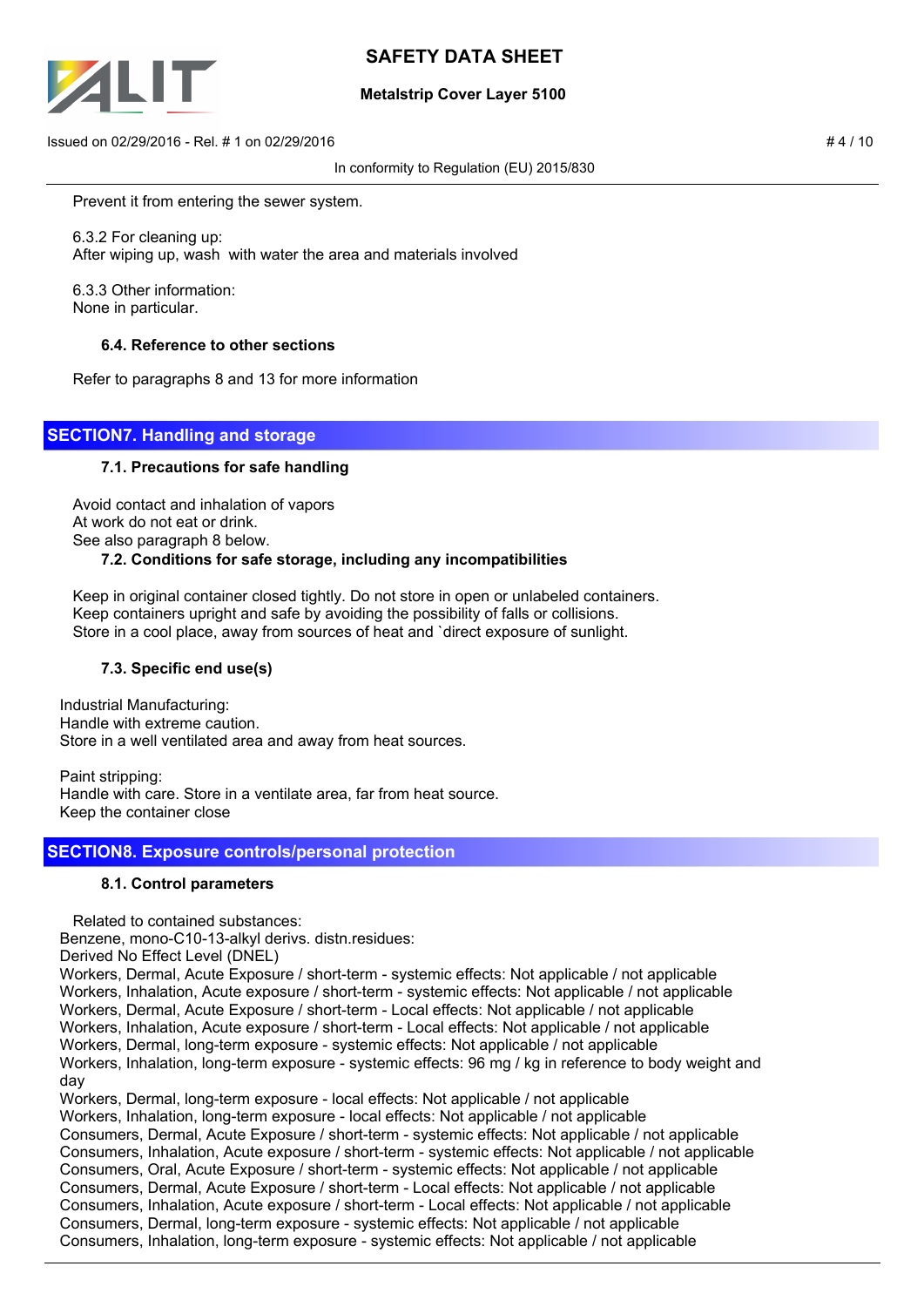

# **Metalstrip Cover Layer 5100**

 $\mu$  Issued on 02/29/2016 - Rel. # 1 on 02/29/2016

In conformity to Regulation (EU) 2015/830

Consumers, Oral, Long term exposure - systemic effects: Not applicable / not applicable Consumers, Dermal, long-term exposure - local effects: Not applicable / not applicable Consumers, Inhalation, long-term exposure - local effects: Not applicable / not applicable

CONCENTRATION AND PROSPECTS WITHOUT EFFECT (PNEC) Freshwater: 0.000075 mg / l sea water: 0.0075 mg / l temporary spill: 0.001 mg / l treatment plant: 2 mg / l Sediment of fresh water: 1761 mg / kg in reference to the dry mass marine sediment: 1,761 mg / kg in relation to the dry mass Soil: Not applicable / not applicable Food: Not applicable / not applicable

## **8.2. Exposure controls**

Appropriate engineering controls: Industrial Manufacturing: No specific checks planned.

Paint stripping: No specific control

Individual protection measures:

 (a) Eye / face protection When handling the pure product use safety glasses (spectacles cage) (EN 166).

(b) Skin protection

 (i) Hand protection When handling the pure product use chemical resistant protective gloves (EN 374-1/EN374-2/EN374-3)

 (ii) Other Wear normal work clothing.

 (c) Respiratory protection Not needed for normal use.

 (d) Thermal hazards No hazard to report

Environmental exposure controls: Use according to good working practices to avoid pollution into the environment.

# **SECTION9. Physical and chemical properties**

## **9.1. Information on basic physical and chemical properties**

| <b>Physical and chemical properties</b> | Value                         | Determination method |
|-----------------------------------------|-------------------------------|----------------------|
| Appearance                              | Ipale vellow liquid           |                      |
| <b>IOdour</b>                           | <i><b>Icharacteristic</b></i> |                      |

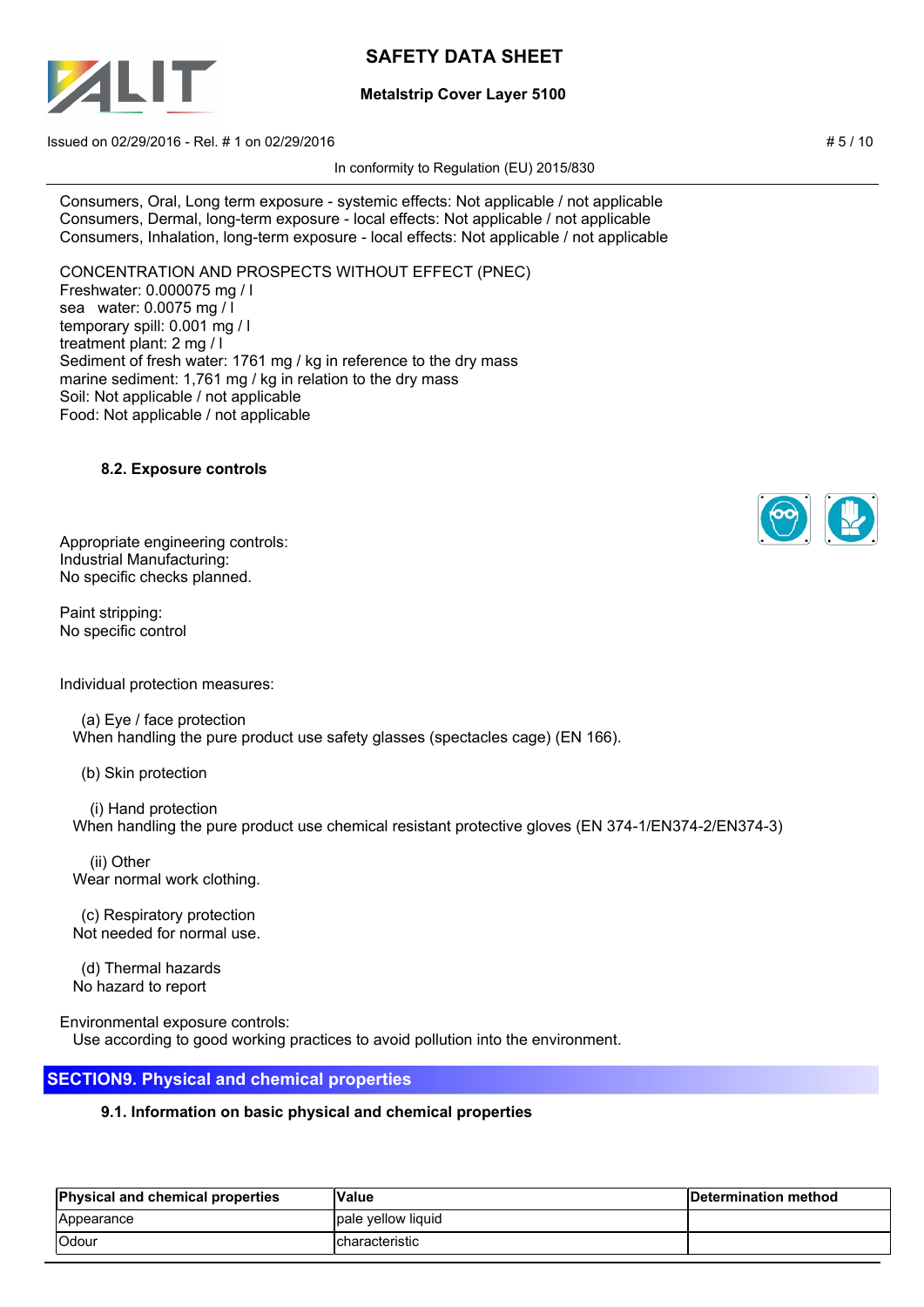

### **Metalstrip Cover Layer 5100**

#### $\pm 6$  / 10  $\pm 6$  / 10  $\pm 6$  / 10  $\pm 6$  / 10  $\pm 6$  / 10  $\pm 6$  / 10  $\pm 6$  / 10  $\pm 6$  / 10  $\pm 6$  / 10  $\pm 6$  / 10  $\pm 6$  / 10  $\pm 6$  / 10  $\pm 6$  / 10  $\pm 6$  / 10  $\pm 6$  / 10  $\pm 6$  / 10  $\pm 6$  / 10  $\pm 6$  / 10  $\pm 6$

#### In conformity to Regulation (EU) 2015/830

| Physical and chemical properties             | Value                                                | <b>Determination method</b> |
|----------------------------------------------|------------------------------------------------------|-----------------------------|
| Odour threshold                              | not determined                                       |                             |
| pH                                           | not determined                                       |                             |
| Melting point/freezing point                 | about -48°C; 1.013 hPa                               |                             |
| Initial boiling point and boiling range      | 315-442°C                                            |                             |
| Flash point                                  | 160-180°C                                            | <b>ASTM D92</b>             |
| Evaporation rate                             | not determined                                       |                             |
| Flammability (solid, gas)                    | not determined                                       |                             |
| Upper/lower flammability or explosive limits | $0.2 - 5.0 %$                                        |                             |
| Vapour pressure                              | < 0,01 hPa (20 $^{\circ}$ C)                         |                             |
| Vapour density                               | $9 - 12$                                             |                             |
| Relative density                             | 0.885                                                |                             |
| Solubility                                   | $< 0,001$ g/l (water)                                |                             |
| Water solubility                             | $< 0,001$ g/l                                        |                             |
| Partition coefficient: n-octanol/water       | log Pow: > 3                                         |                             |
| Auto-ignition temperature                    | $>400^{\circ}$ C                                     |                             |
| Decomposition temperature                    | the product decomposes by cracking or for combustion |                             |
| Viscosity                                    | $11 \div 24 \cSt (50^{\circ}C)$                      |                             |
| <b>Explosive properties</b>                  | not explosive                                        |                             |
| Oxidising properties                         | not determined                                       |                             |

### **9.2. Other information**

No data available.

# **SECTION10. Stability and reactivity**

## **10.1. Reactivity**

No reactivity hazards

### **10.2. Chemical stability**

No hazardous reaction when handled and stored according to provisions.

# **10.3. Possibility of hazardous reactions**

There are no hazardous reactions

# **10.4. Conditions to avoid**

### Heat, flames and sparks.

Do not heat the product at temperatures above 200 ° C; You may generate hydrochloric acid vapors.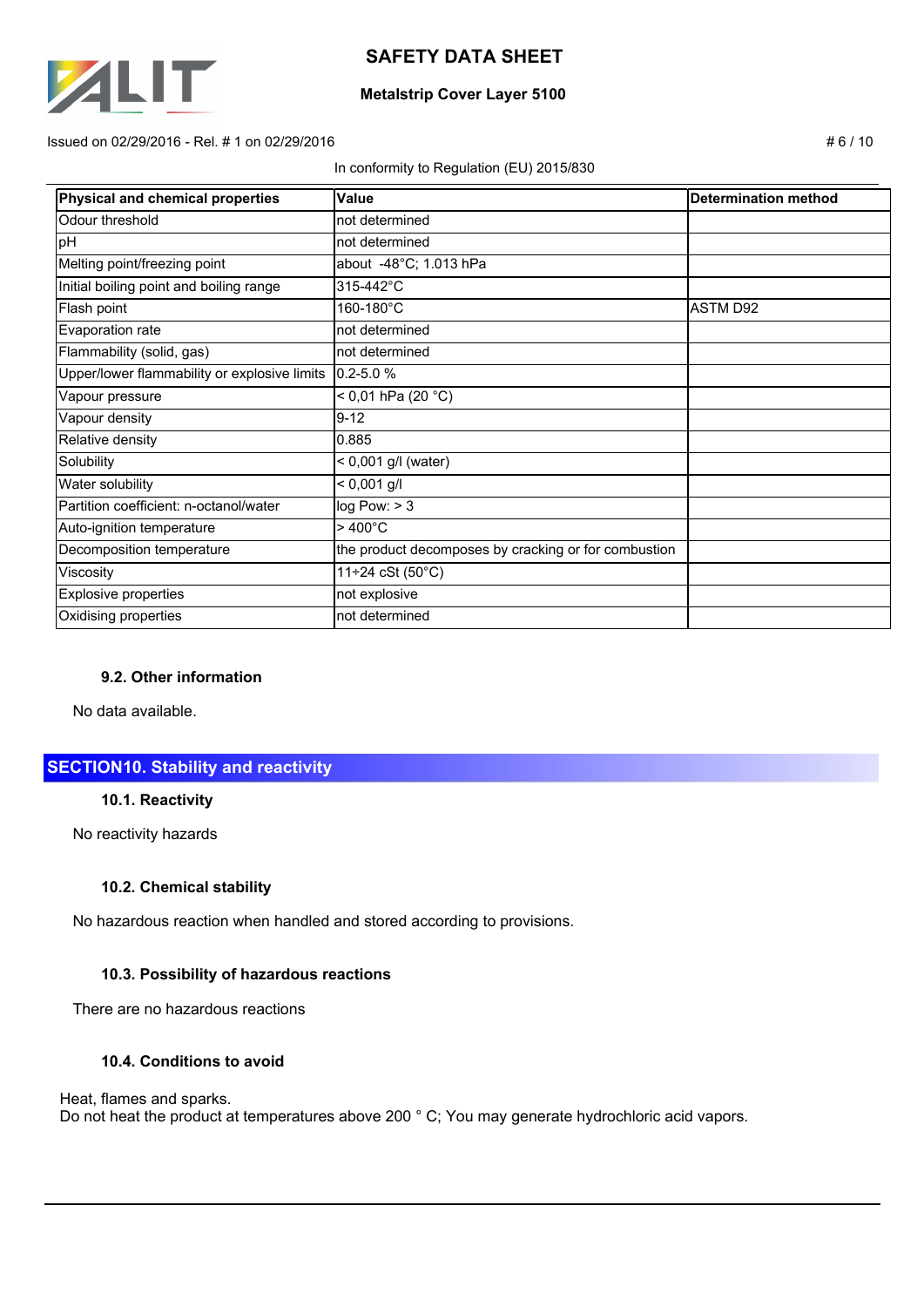

## **Metalstrip Cover Layer 5100**

 $\mu$  Issued on 02/29/2016 - Rel. # 1 on 02/29/2016

In conformity to Regulation (EU) 2015/830

### **10.5. Incompatible materials**

None in particular.

## **10.6. Hazardous decomposition products**

Does not decompose when used for intended uses.

## **SECTION11. Toxicological information**

### **11.1. Information on toxicological effects**

ATE(mix) oral =  $\infty$ ATE(mix) dermal =  $\infty$ ATE(mix) inhal =  $\infty$ 

(a) acute toxicity: based on available data, the classification criteria are not met.

 (b) skin corrosion/irritationBenzene, mono-C10-13-alkyl derivs. distn.residues: su coniglio: non irritante; OECD TG 404 In base ai dati disponibili i criteri di classificazione non sono soddisfatti.

 (c) serious eye damage/irritation: Benzene, mono-C10-13-alkyl derivs. distn.residues: su coniglio: non irritante; OECD TG 405

In base ai dati disponibili i criteri di classificazione non sono soddisfatti.

 (d) respiratory or skin sensitization: Benzene, mono-C10-13-alkyl derivs. distn.residues: guinea pig: not sensitizing; OECD Test Guideline 406

Based on available data the classification criteria are not met.

 (e) germ cell mutagenicity: Benzene, mono-C10-13-alkyl derivs. distn.residues: Genotoxicity in vitro In vitro tests did not show mutagenic effects

Genotoxicity in vivo examination is not necessary

In vitro tests did not show mutagenic effects

Observations Based on available data the classification criteria are not met.

### carcinogenicity

Carcinogenicity The substance proved to be non-genotoxic, therefore we should not expect a potential carcinogen.

(f) carcinogenicity: based on available data, the classification criteria are not met.

 (g) reproductive toxicity: Benzene, mono-C10-13-alkyl derivs. distn.residues: toxicity to reproduction toxicity study for the two-generation reproductive: rat; Oral; 245 days

NOAEL ((parents)): 50 mg / kg (referring to body weight and day)

NOAEL (F1): 50mg / kg (in reference to body weight)

NOAEL (F2): 50 mg / kg (in reference to body weight and day); OECD Test Guideline 416

Group observation

(Literature value)

Based on available data the classification criteria are not met.

 (h) specific target organ toxicity (STOT) single exposure: Benzene, mono-C10-13-alkyl derivs. distn.residues: The substance or mixture is not classified as specific target organ toxicant, for

single exposure.

 (i) specific target organ toxicity (STOT) repeated exposureBenzene, mono-C10-13-alkyl derivs. distn.residues: The substance or mixture is not classified as specific target organ toxicant, for

repeated exposure. rat; Oral; sub-chronic toxicity

NOAEL: 500 mg / kg (in reference to body weight and day)

LOAEL: 1.000 mg / kg (referring to losing body and day); OECD Test Guideline 422

(Literature value)

The data are derived from the evaluations or test results obtained with similar products (Conclusion by analogy)

Substance to be tested: Benzene, mono-C12-14-alkyl derivs., Fractionation bottoms

(j) aspiration hazard: The product can be fatal if swallowed and enters airways

Benzene, mono-C10-13-alkyl derivs. distn.residues: the substance is metabolized and eliminated by secretion.

It is assumed that the substance is eliminated rapidly.

Bioaccumulation is unlikely.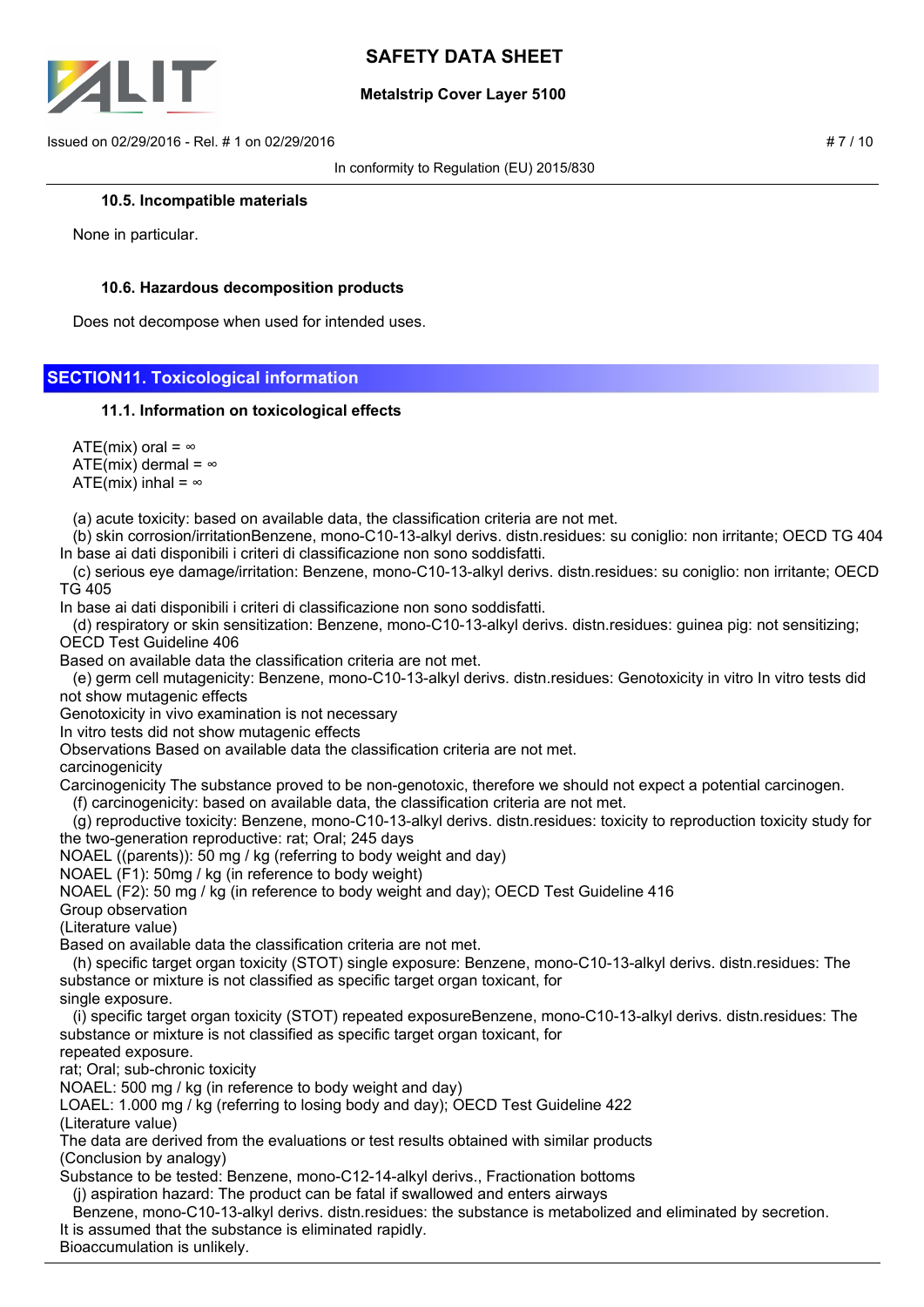

## **Metalstrip Cover Layer 5100**

 $\mu$  Issued on 02/29/2016 - Rel. # 1 on 02/29/2016

In conformity to Regulation (EU) 2015/830

(Literature value)

# **SECTION12. Ecological information**

### **12.1. Toxicity**

 Related to contained substances: Benzene, mono-C10-13-alkyl derivs. distn.residues: Toxicity to fish: LC50 (14 d) Fish; OECD Test Guideline 204 In the range of solubility in non-toxic water under the test conditions (literature value) The data are derived from the evaluations or test results achieved with similar products (conclusion by analogy) Substance to be tested: Benzene, mono-C12-14-alkyl derivs., Fractionation bottoms

aquatic toxicity

EC 10 / 0.5 h:> 10,000 mg / l (activated sludge)

LC50 / 96h:> 10,000 mg / l (Goldorfe (Leuciscus idus))

Chronic toxicity to fish-

the examination is not necessary

The information available are sufficient to prevent the toxicity to the solubility limits

Toxicity to daphnia and other aquatic invertebrates

EC50 (48 h) Daphnia magna (Water flea); static test; OECD Test Guideline 202

In the range of solubility in water non-toxic in the test conditions.

Toxicity to aquatic plants EC50 (72 h) Scenedesmus subspicatus:> 1.10 mg / l; Growth inhibitor; OECD Test Guideline 201

(Literature value)

Toxicity to bacteria EC10 Pseudomonas putida:> 20 mg / l; rate of oxygen consumption

The substance is not considered to be inhibitory to bacteria

Toxicity to soil dwelling organisms examination is not necessary

Justification: The substance is a UVCB. Standard tests for this endpoint are intended for single substances and are not suitable for this complex substance.

Toxicity in terrestrial plants the examination is not necessary

Justification: The substance is a UVCB. Standard tests for this endpoint are intended for single substances and are not suitable for this complex substance.

Toxicity in other terrestrial mammals not the examination is not necessary

Justification: exposure considerations

Use according to good working practices to avoid pollution into the environment.

## **12.2. Persistence and degradability**

 Related to contained substances: Benzene, mono-C10-13-alkyl derivs. distn.residues: Not readily biodegradable; <60%; 28d; essay BODIS

## **12.3. Bioaccumulative potential**

 Related to contained substances: Benzene, mono-C10-13-alkyl derivs. distn.residues: Bioaccumulation is unlikely.

## **12.4. Mobility in soil**

 Related to contained substances: Benzene, mono-C10-13-alkyl derivs. distn.residues: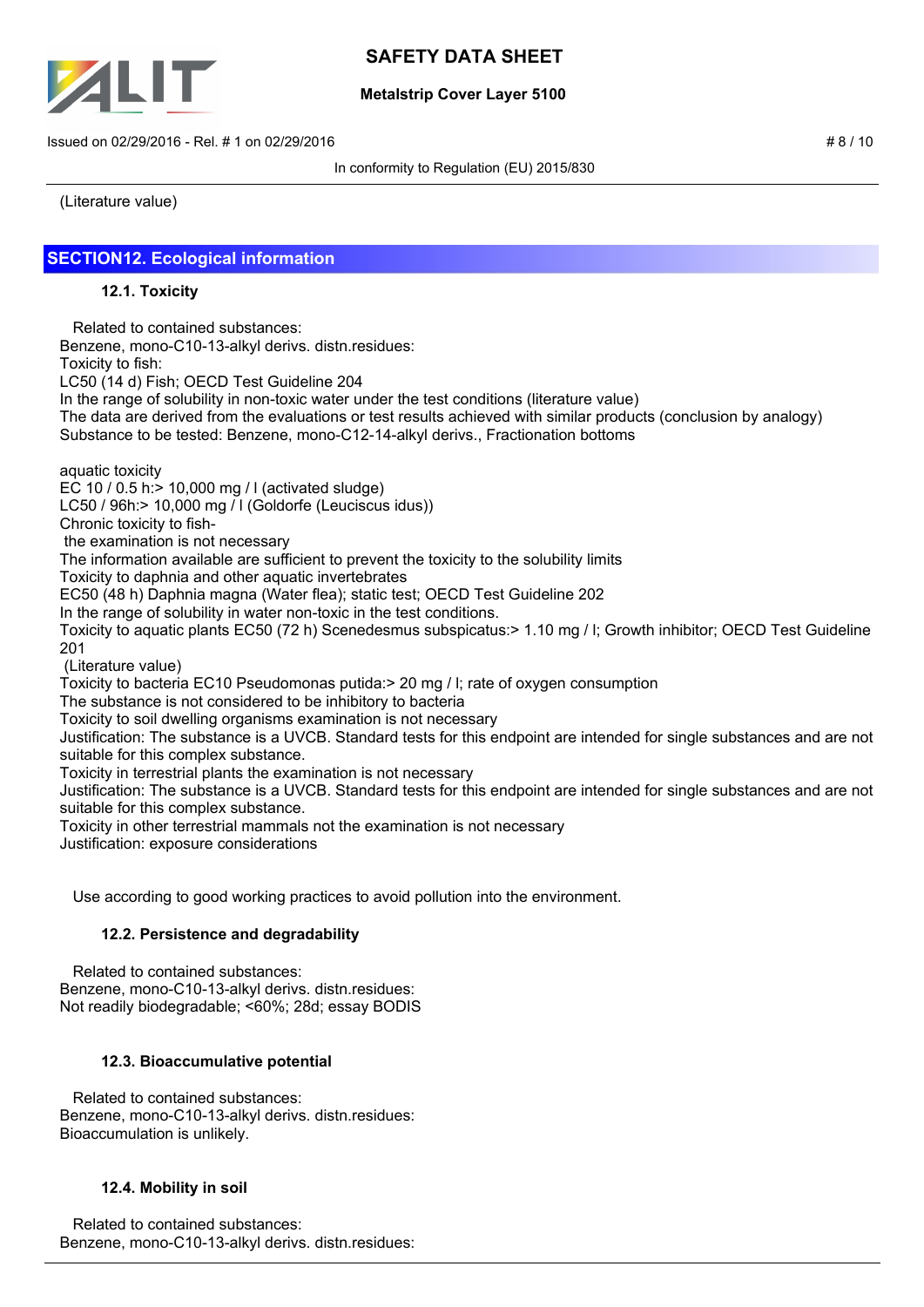

## **Metalstrip Cover Layer 5100**

 $\mu$  Issued on 02/29/2016 - Rel. # 1 on 02/29/2016

In conformity to Regulation (EU) 2015/830

Adsorption / Soil; Medium: Soil; log Koc: 6.3 to 7.7; (calculated) motionless The data are derived from the evaluations or test results obtained with similar products (Conclusion by analogy)

# **12.5. Results of PBT and vPvB assessment**

The substance / mixture NOT contains substances PBT/vPvB according to Regulation (EC) No 1907/2006, Annex XIII

## **12.6. Other adverse effects**

No adverse effects

# **SECTION13. Disposal considerations**

### **13.1. Waste treatment methods**

 Do not reuse empty containers. Dispose of them in accordance with the regulations in force. Any remaining product should be disposed of according to applicable regulations by addressing to authorized companies. Recover if possible. Send to authorized discharge plants or for incineration under controlled conditions. Operate according to local and National rules in force

# **SECTION14. Transport information**

## **14.1. UN number**

 Not included in the scope of application regulations concerning the transport of dangerous goods: by road (ADR); by rail (RID); by air (ICAO / IATA); by sea (IMDG).

## **14.2. UN proper shipping name**

None

# **14.3. Transport hazard class(es)**

None

## **14.4. Packing group**

None

## **14.5. Environmental hazards**

None

## **14.6. Special precautions for user**

No data available.